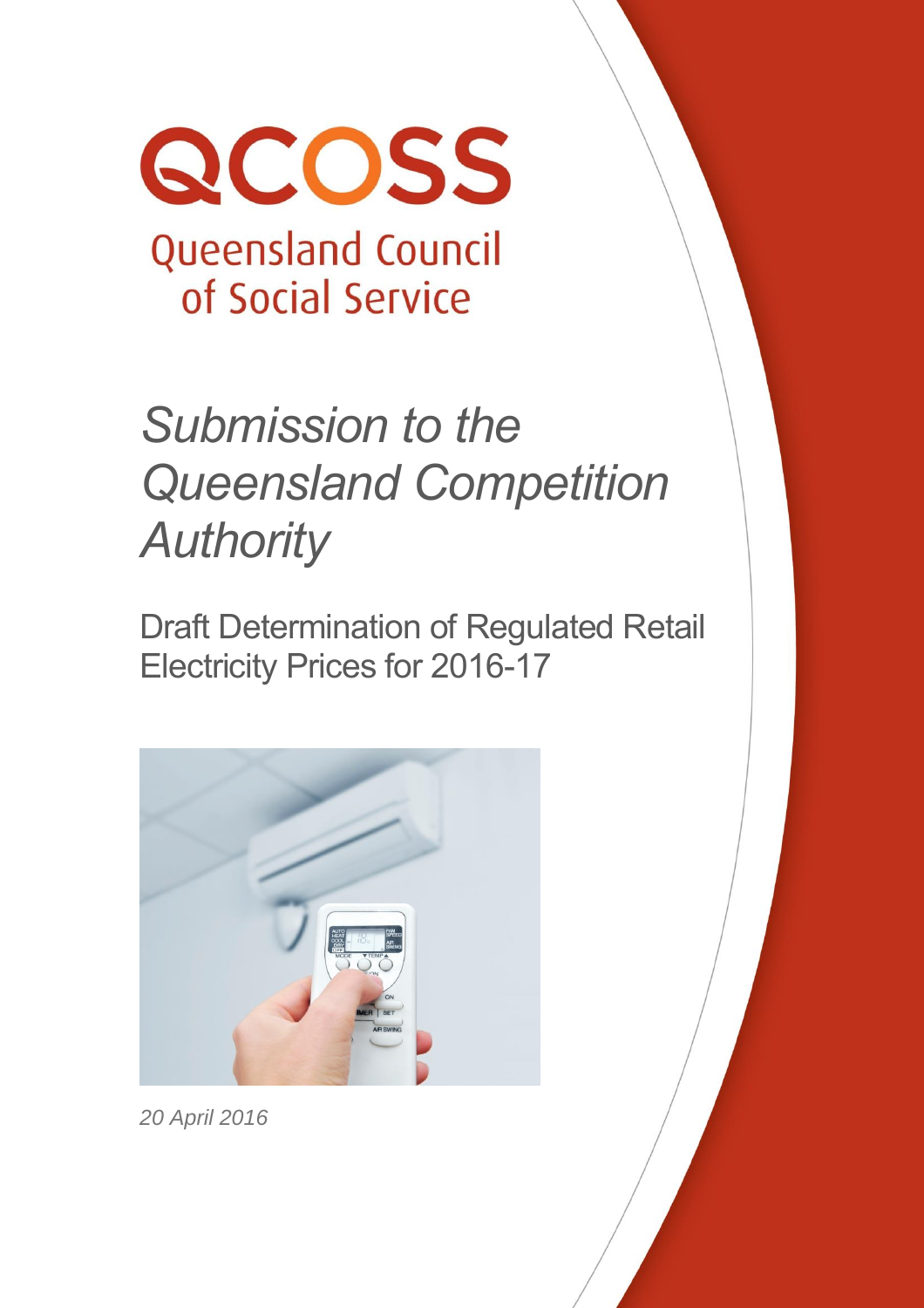



# <span id="page-1-0"></span>**About QCOSS**

The Queensland Council of Social Service (QCOSS) is the state-wide peak body representing the interests of individuals experiencing or at risk of experiencing poverty and disadvantage, and organisations working in the social and community service sector.

For more than 50 years, QCOSS has been a leading force for social change to build social and economic wellbeing for all. With members across the state, QCOSS supports a strong community service sector.

QCOSS, together with our members continues to play a crucial lobbying and advocacy role in a broad number of areas including:

- sector capacity building and support
- homelessness and housing issues
- early intervention and prevention
- cost of living pressures including low income energy concessions and improved consumer protections in the electricity, gas and water markets
- energy efficiency support for culturally and linguistically diverse people
- early childhood support for Aboriginal and Torres Strait Islander and culturally and linguistically diverse peoples.

QCOSS is part of the national network of Councils of Social Service lending support and gaining essential insight to national and other state issues.

QCOSS is supported by the vice-regal patronage of His Excellency the Honourable Paul de Jersey AC**,** [Governor of Queensland](http://www.govhouse.qld.gov.au/)**.**

Lend your voice and your organisation's voice to this vision by joining QCOSS. To join, visit [the QCOSS website](http://www.qcoss.org.au/) (www.QCOSS.org.au).

© 2016 Queensland Council of Social Service Ltd. This publication is copyright. Non-profit groups have permission to reproduce part of this submission as long as the original meaning is retained and proper credit is given to the Queensland Council of Social Service. All other persons and organisations wanting to reproduce material from this submission should obtain permission from the publishers.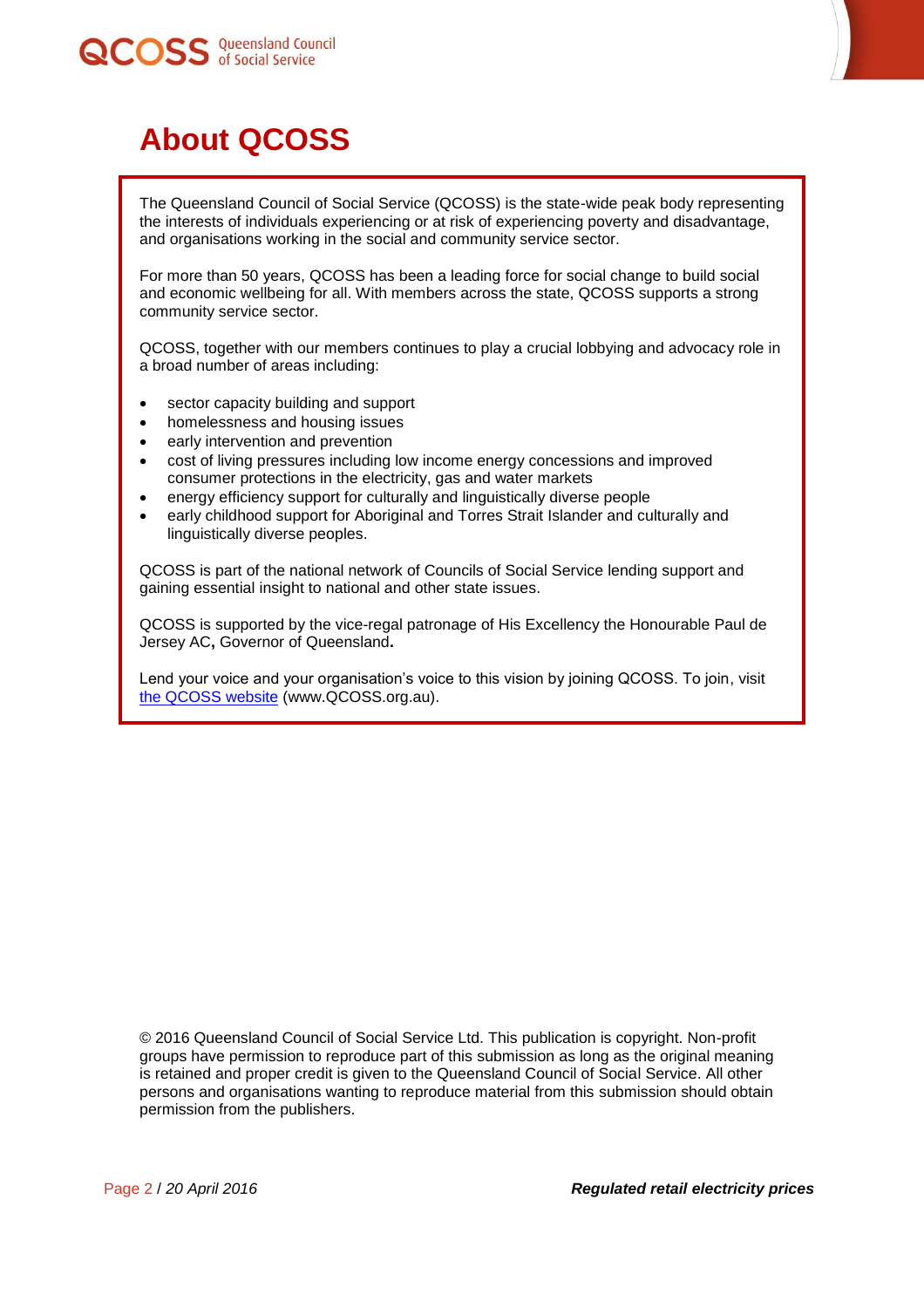



# <span id="page-2-0"></span>**Contents**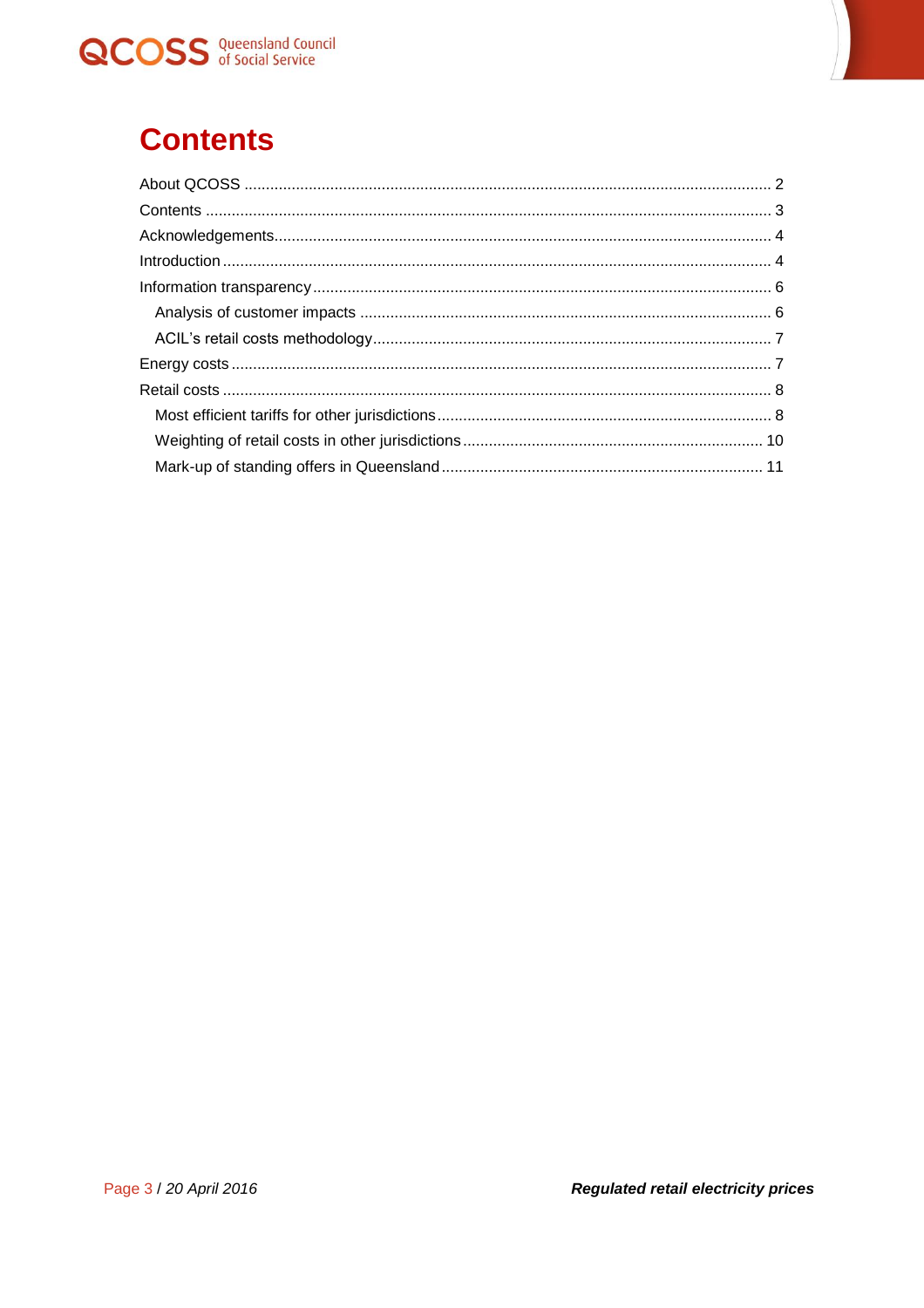



## <span id="page-3-0"></span>**Acknowledgements**

This submission was part funded by Energy Consumers Australia (ECA) [\(www.energyconsumersaustralia.com.au\)](http://www.energyconsumersaustralia.com.au/) as part of its grants process for consumer advocacy and research for the benefit of consumers of electricity and natural gas. The views expressed in this submission do not necessarily reflect those of ECA. QCOSS would like to thank ECA for making funds available for this important advocacy project in Queensland.

QCOSS would like to acknowledge and sincerely thank all who participated in the development of this submission. Specifically, QCOSS thanks David Prins of Etrog Consulting for assisting with technical advice and consultancy services in preparing this submission.

# <span id="page-3-1"></span>**Introduction**

QCOSS welcomes the opportunity to provide comment on the Queensland Competition Authority's (QCA) Draft Determination on Retail Electricity Prices for 2016-2017.

With the introduction of price deregulation in South East Queensland (SEQ) from 1 July 2016, the retail prices set by the QCA in this process will only apply to customers in regional Queensland. While electricity prices have increased across the state in recent years, regional Queensland households are among the most vulnerable to impacts of declining energy affordability.

The risk of experiencing poverty is far greater for households outside capital cities. According to a 2013 report prepared for ACOSS, <sup>1</sup> 15 per cent of regional Queenslanders are considered to live in 'after housing' poverty compared to 9.5 per cent in the greater Brisbane area. This is the widest differential between a capital city and the rest of the state in the nation.

Poverty in regional areas has a particular set of characteristics that include:

- Generally lower incomes;
- Reduced access to services such as health, education and transport;
- Higher unemployment and declining employment opportunities: and
- Distance and isolation.

 $\overline{a}$ 

Page 4 / *20 April 2016 Regulated retail electricity prices* 1 ACOSS. *Poverty in Australia: ACOSS paper 194*, 2012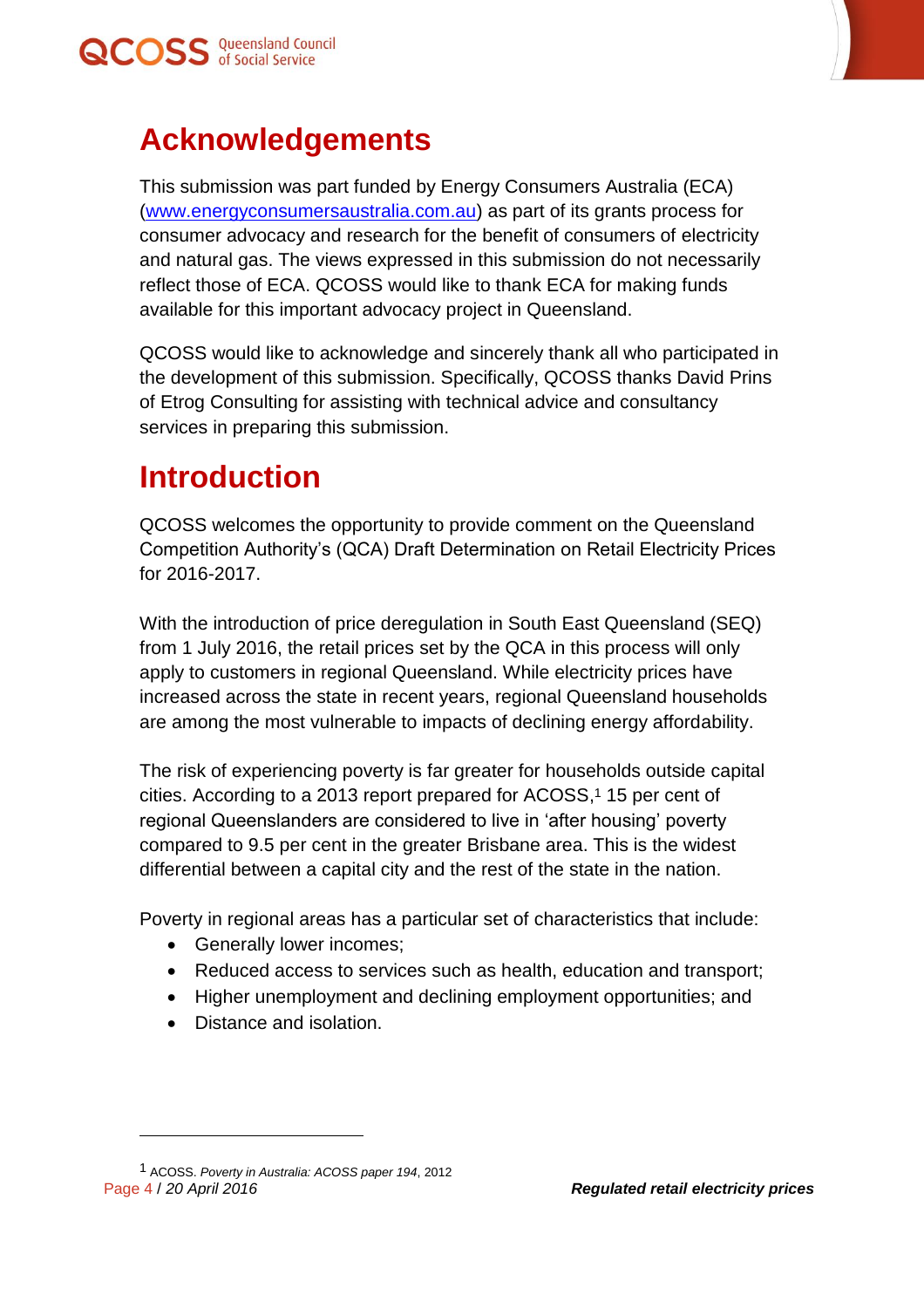



QCOSS's regional [Cost of Living Report](https://www.qcoss.org.au/sites/default/files/20141215_CoL_Report_Regional_FINAL.pdf)<sup>2</sup> demonstrates considerable variation across regions, and in some locations in Queensland where households face high housing and transport costs, low-income households are finding it extremely challenging to meet the costs of a very basic standard of living. For these reasons it is critically important that prices for regional customers are minimised to the greatest extent possible.

This submission focuses on issues relating to prices for residential tariffs only. In summary, QCOSS recommends that:

- 1. The QCA should improve the transparency of information provided on the methodology for determining retail costs and the analysis of bill impacts for different customers.
- 2. The QCA should ensure the methodology for estimating energy costs that is used and applied is exactly the same in the estimation of energy costs and the estimation of retail costs.
- 3. ACIL should review the full set of tariffs used in its analysis of efficient tariffs in other jurisdictions, to address the issues raised in this submission, and to ensure that its methodology principle has been correctly applied.
- 4. The QCA should publish the tariff details of ACIL's above analysis to improve transparency and confidence in the findings.
- 5. The QCA should weight the retail costs by customer numbers to give a more accurate reflection of costs across the sector, and thereby avoid the anomalies that a large number of small retailers, or mergers between retailers, might skew the overall results.
- 6. The QCA should base its estimation of standing offer prices on a mark-up of market offer prices that reflects the empirical evidence, and does not exclude certain market offers based on what are likely to be unsubstantiated assumptions about the offers consumers are likely to take up.
- 7. The Queensland Government should respond to consumer concerns relating to significant increases in wholesale costs, impacts of increasing controlled load tariff prices, and the implications of using standing offer prices as the basis for regional electricity prices in future years, as highlighted in this submission.

 $\overline{a}$ 

Page 5 / *20 April 2016 Regulated retail electricity prices* 2 QCOSS, *Cost of Living Report*. Regional Edition 1, 2014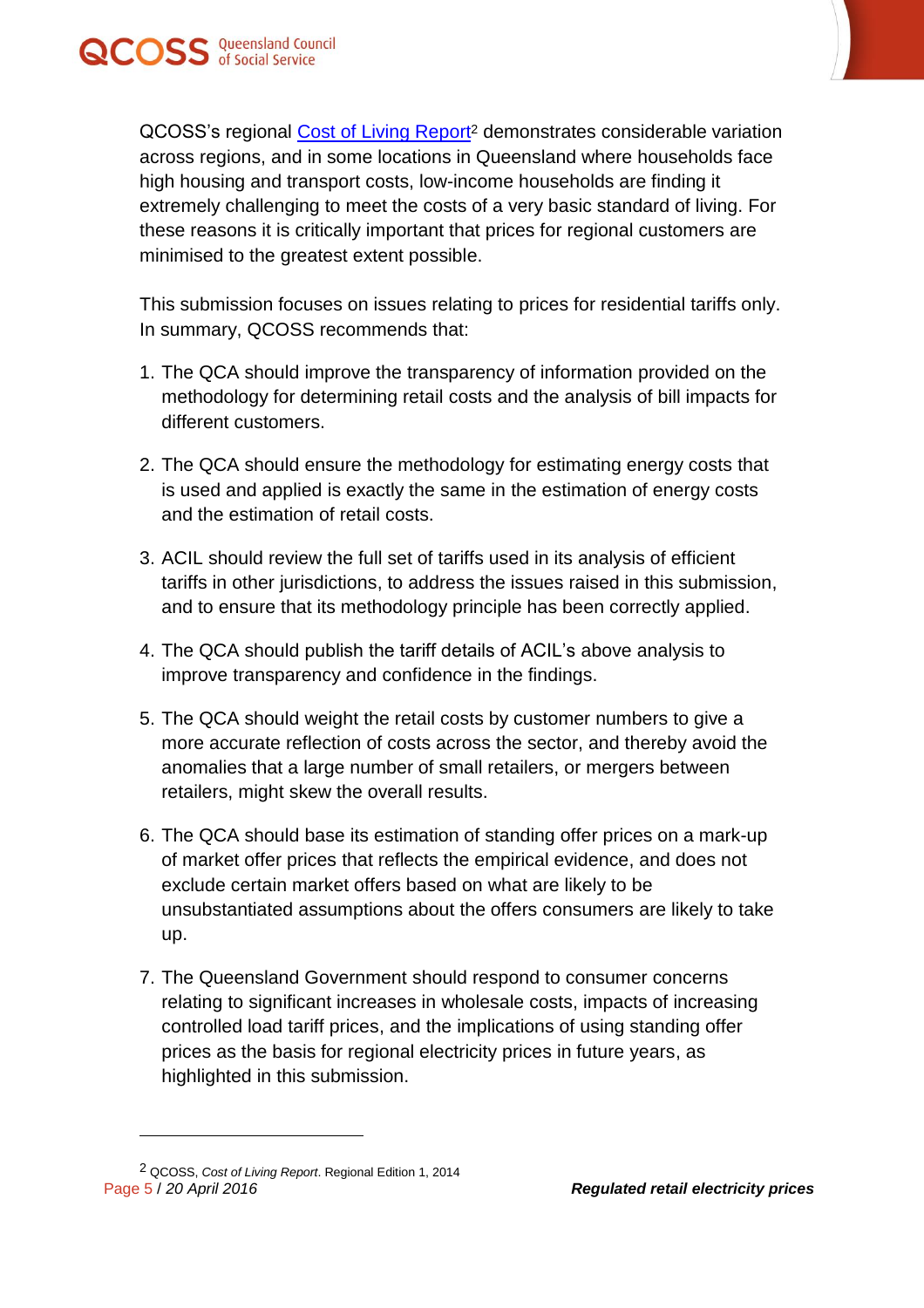

## <span id="page-5-0"></span>**Information transparency**

#### <span id="page-5-1"></span>**Analysis of customer impacts**

QCOSS has previously commended the QCA on its efforts to set out prices in its Draft and Final Determinations in a way that clearly identifies the estimated bill impacts for different types of households. In the past, this has been complimented with factsheets to provide snapshots of the information in table and graphs formats that present complex information in a way that is accessible and transparent. QCOSS is disappointed to see that the QCA has moved away from that approach this year.

The Draft Determination only shows effects on one "typical" customer in each tariff, rather than showing effects on consumers with a range of usage levels. Given fluctuations in how costs are allocated between the fixed and variable charges, prices set by the QCA have a different impact on the overall bill for households depending on their household consumption, and they are increasingly affected by differences driven by the uptake of technologies such as solar generation or controlled load tariffs.

The Draft Determination also does not show the effects on consumers with combinations of tariffs, in particular T11+T31 or T11+T33, for a range of usage levels. These are important and common combinations, particularly given the high proportion of residential customers in Queensland who have a hot water system or a pool filtration system connected to a controlled load tariff.

It is important for the QCA to present clearly the bill impacts for a wide range of consumer usage levels on each tariff, and on common combinations of tariffs. This will help QCOSS and other stakeholders, including end consumers, to better understand the impact of the prices in the QCA's Draft and Final Determinations on actual bills.

The information provided in the current Draft Determination represents a reduction in the transparency and accessibility of information available to consumers about the impact of changes in electricity prices on their bills, as compared to previous years. This is a significant departure from general moves across the electricity sector, where most stakeholders are striving to encourage greater consumer understanding and engagement with their electricity costs.

QCOSS therefore requests the QCA to provide a wider range of effects in its future publications. These publications should include Draft and Final Determinations, as well as fact sheets.

QCOSS notes further that while they are not part of the QCA's Determination, metering costs also factor into the costs of electricity for consumers, and should be included in fact sheets if not in actual Draft and Final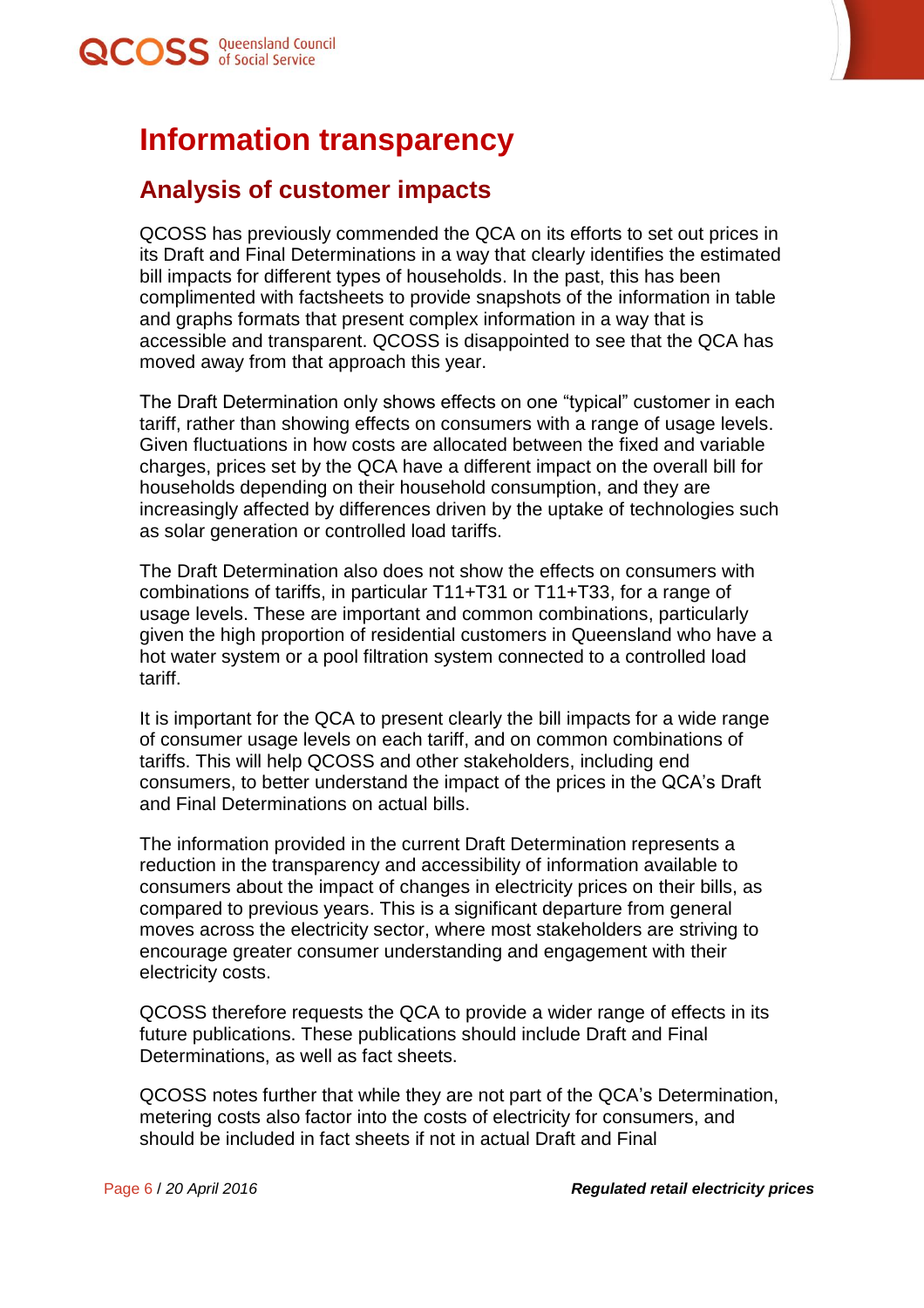



Determinations, as part of the illustration and presentation of effects on consumers' overall bills.

## <span id="page-6-0"></span>**ACIL's retail costs methodology**

The methodology in the Draft Determination for the estimation of retail costs has changed fundamentally since last year's Final Determination of retail electricity prices.

QCOSS is concerned that there is a lack of full information to assist stakeholders to understand the methodology and its application, to allow stakeholders to comment effectively on all aspects of the methodology and its application, and whether there may be improvements in the methodology that should be proposed. As a general rule, QCOSS seeks full disclosure to provide the greatest transparency and the greatest assistance to stakeholders in the regulatory process.

In its retail costs report, ACIL undertook a full analysis of energy costs in every other jurisdiction. There are, however, significant differences in the depth of coverage of the energy costs in the Queensland energy costs section, as against the energy costs in other jurisdictions which sit in the retail costs report. In future, additional data and accompanying spreadsheets should be provided for the other jurisdictions as for Queensland.

ACIL has provided a list of the tariffs analysed, but has not provided the full detail of the tariffs, or the discount levels that were used. These should have been provided. Spreadsheets of the retail cost calculations should have been provided to help stakeholders assess the applicability of the ACIL methodology.

## <span id="page-6-1"></span>**Energy costs**

The energy cost calculations in the Draft Determination follow the existing methodology that has previously been deployed by the QCA. What has changed this year is that this methodology is now deployed in the estimation of retail costs as well as in the estimation of energy costs in Queensland.

It is very important for the integrity of the calculations that the methodology for estimating energy costs and the application of that methodology should be exactly the same in both the estimation of energy costs and the estimation of retail costs. QCOSS has read the assurances in the Draft Determination that this is the case.

At QCA's recent Consumer Advisory Committee meeting in Brisbane which was attended by QCOSS, this assurance was repeated, and QCA also stated that if any change were to be made to the methodology or the application of the methodology in the Final Determination for energy costs, exactly the same change would be made for retail costs.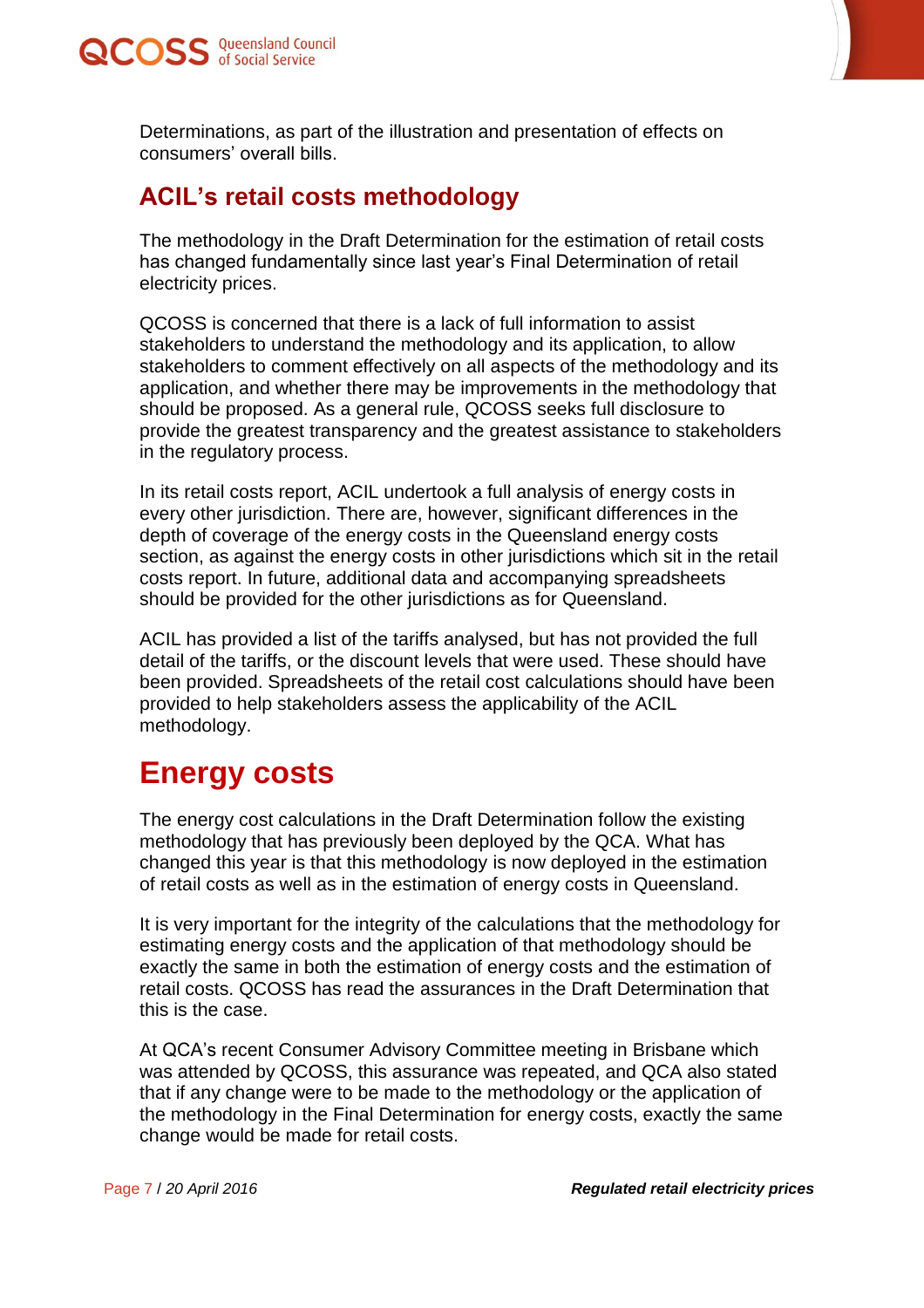



QCOSS was pleased to hear that assurance, and emphasises in this submission the importance of this being maintained.

## <span id="page-7-0"></span>**Retail costs**

## <span id="page-7-1"></span>**Most efficient tariffs for other jurisdictions**

QCOSS agrees with ACIL that using the tariffs with the biggest discounts should give the most "efficient tariffs" in each set of tariffs.

QCOSS notes in particular in the ACIL Retail Costs report page 8:

*Where a retailer had multiple single rate tariffs available, we used the single rate tariff that resulted in the lowest retail electricity bill, net of discounts, on the basis that this is the most efficient tariff.*

And page 9:

*In calculating customers' retail electricity bills we have the single rate tariff that resulted in the lowest retail electricity bill, net of discounts. We have amortised upfront discounts over a period consistent with the rate of customer switching in that jurisdiction.*

QCOSS strongly supports this element of the methodology.

QCOSS is however concerned that ACIL may not in all cases have used the single rate tariff that resulted in the lowest retail electricity bill, net of discounts.

ACIL states in its retail costs report:

- *"We used the retail electricity tariffs that were offered for the 2015-16 financial year in NSW, Queensland and South Australia and the retail electricity tariffs that were offered in the 2015 calendar year in Victoria."* (ACIL retail costs report page 8)
- *"We obtained a data set of residential tariffs from Alviss Consulting for 2015-16 for NSW, Queensland and South Australia, and for 2015 for Victoria."* (page 20)

In contrast, ACIL collected one small business retail electricity tariff for each retailer in each electricity distribution area from the retailers' websites in late 2015 / early 2016 (page 21), and in Queensland the QCA looked at tariffs in February 2016 for both residential and small business customers (Draft Determination page 41). QCOSS submits that it would have been more consistent if all tariffs used were from the same timeframes and using the same methodology. It would also have made it easier to verify that the residential tariffs used were the full set of efficient tariffs if they corresponded with tariffs being offered now on retailers' websites.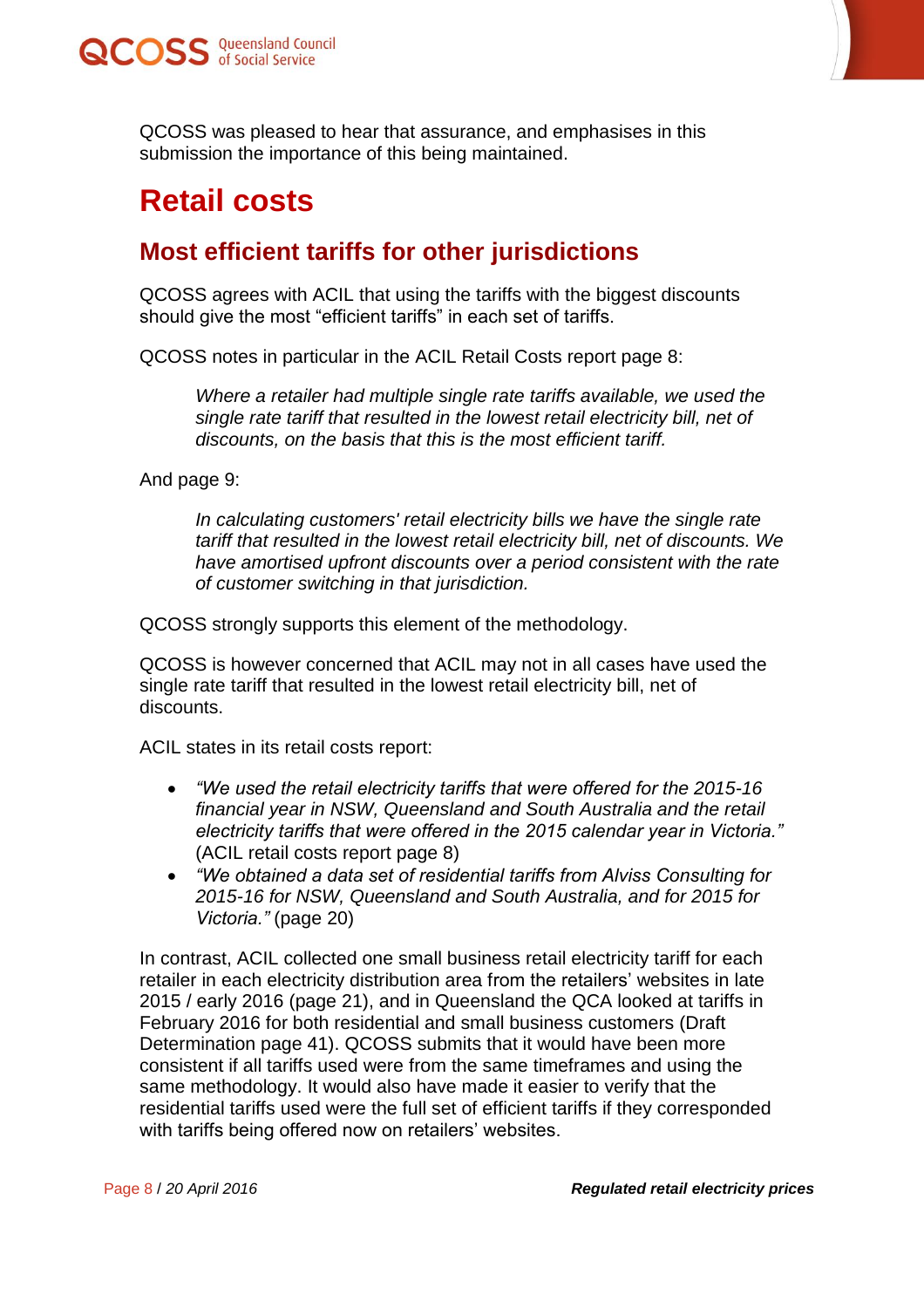

The Essential Services Commission (ESC) Victoria's Energy Retailers Comparative Performance Report on pricing for 2014-15 (section 4.2.1 pages 47 onwards) lists prices for flat residential retail electricity tariffs as at June 2015 in Victoria. It would be expected that the residential electricity tariffs offered in 2015 used by ACIL would include all the flat residential retail electricity tariffs that the ESC showed were available in June 2015. However, it is not clear that this is the case, as demonstrated by the following examples.

- In Appendix A of its retail costs report, ACIL lists the following residential retail tariffs of Simply Energy that were analysed in Victoria: *Green, Guaranteed, Guaranteed DD, and Guaranteed E-billing*. Alternatively, the ESC shows the following flat residential retail electricity tariffs in Victoria for Simply Energy in June 2015: *Simply Guaranteed 23; Simply Gold Guaranteed 20; Simply Guaranteed 27; Simply Guaranteed 25; Simply Gold Guaranteed 24; Simply Gold Guaranteed 2*2. It is unclear if these match the tariffs listed by ACIL.
- In NSW, ACIL obtained a data set of residential tariffs from Alviss Consulting for 2015-16, so it would be expected that those would include offers currently available. However, QCOSS' research reveals offers that are shown on Simply Energy's website that were not included in ACIL's report, as shown in the screen shot below which was taken on 18 April 2016.



#Offers available to residential customers in New South Wales. Please note that if you are an existing Simply Energy customer, the rates for this new offer may not be the same as the rates for your current offer. If you would like to view offers in other states, simply enter your postcode in the postcode field. Depending on the options you select, your discount may change. Terms and Conditions appl

 QCOSS also notes that ACIL has omitted consideration of Powershop in its analysis. QCOSS understands that Powershop has been offering very competitive prices in Victoria and has thus been growing market share. Powershop features prominently in the ESC's Energy Retailers Comparative Performance Report on pricing for 2014-15 as being one of the retailers with the lowest (and hence most efficient) retail electricity tariffs in Victoria. Table 3.15 in that report shows that as at June 2015 (i.e. in the middle of the period for which ACIL was analysing the most efficient retail electricity tariffs in Victoria), Powershop had 36,749 residential customers on market offers in Victoria. In contrast, at the same date, Click Energy had only 26,374 residential customers on market offers in Victoria.

Page 9 / *20 April 2016 Regulated retail electricity prices*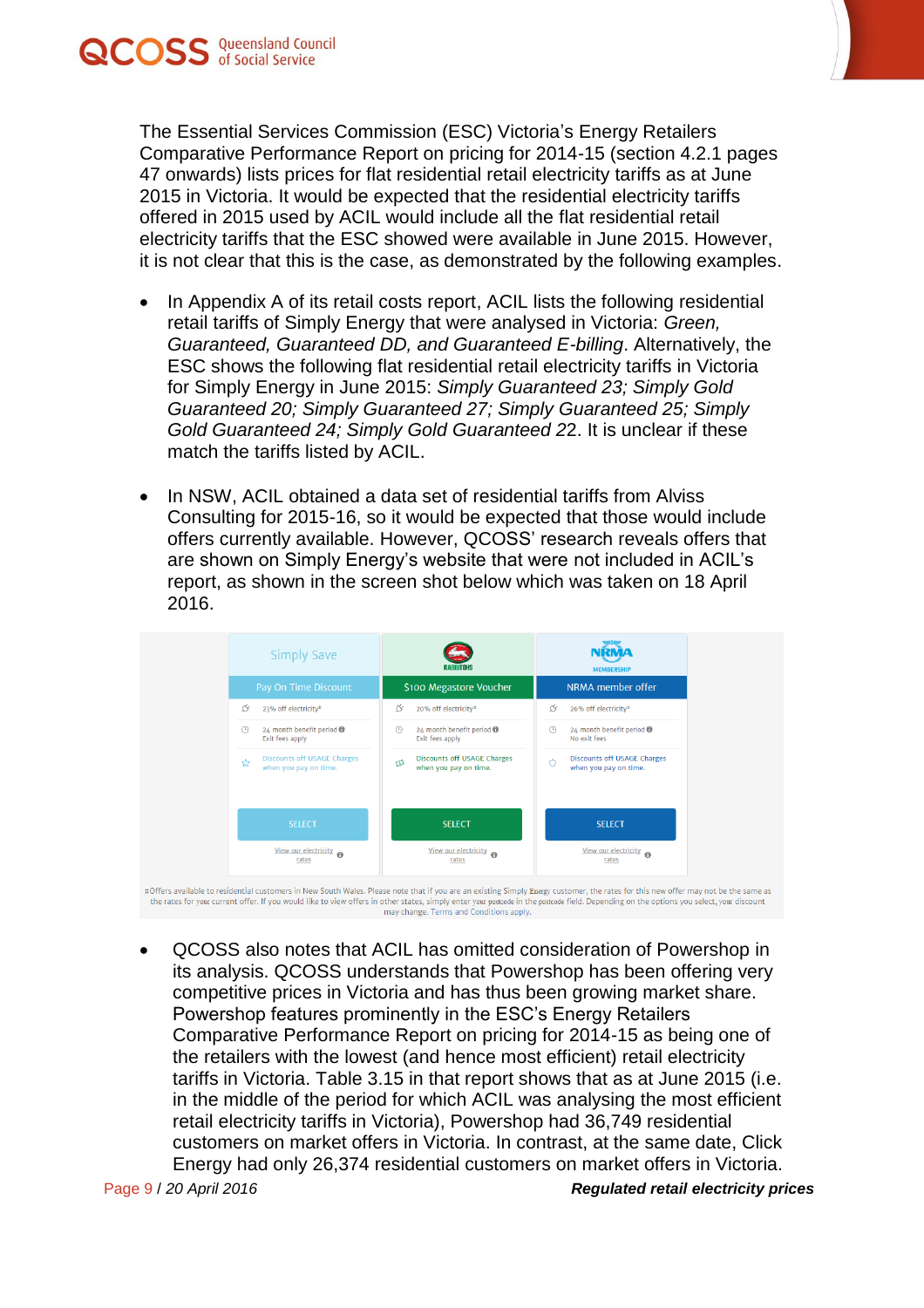



It is therefore very surprising that ACIL chose to include Click Energy with a smaller market share in its analysis of efficient residential retail tariffs in Victoria, but did not include Powershop with a larger market share. ACIL should revisit its residential electricity retail tariff analysis in Victoria to include Powershop tariffs.

• The list of retail tariffs in Appendix A sometimes includes repeats, such as in the entries for Red Energy in the Powercor area. It is unclear if this should only have been listed once, or if a tariff is missing from ACIL's analysis in place of the duplication.

The above are just examples. QCOSS has similar concerns regarding the most efficient tariffs offered by other retailers. There are several more cases where QCOSS' research does not match the ACIL Appendix A.

Additionally, it is not clear how ACIL has valued such items as cinema tickets or subscriptions to the Entertainment Guide or vouchers off other services. Clearly these also decrease costs for consumers as the consumer would otherwise have purchased those items themselves, though they do not directly impact on energy bills. QCOSS suggests that the value of these should be included in this methodology and valued as if they were discounts on electricity bills.

Given the lack of transparency of the details of the offers that ACIL used, QCOSS does not have assurance that ACIL used the single rate tariff that resulted in the lowest retail electricity bill, net of discounts, in all cases. QCOSS recommends that ACIL review the full set of tariffs used to ensure that its methodology principle has been correctly applied. Further, the QCA should publish the tariff details to give QCOSS and other stakeholders this assurance.

#### <span id="page-9-0"></span>**Weighting of retail costs in other jurisdictions**

QCOSS is surprised that the QCA has processed the retail costs in other jurisdictions by taking a simple average across retailers, rather than weighting by customer numbers. QCOSS requests that the QCA should instead weight the retail costs by customer numbers. This would give a more accurate reflection of costs across the sector. It would avoid the anomalies that a large number of small retailers could skew the overall results.

A further anomaly is that if two retailers merge then until they reveal the synergies of the merger their costs remain the same. With weighted averages, this would be the case. But under the QCA's simple average treating all retailers equally, such a merger would move the simple average inappropriately.

ACIL has also apparently somewhat arbitrarily chosen which retailers to analyse. This has resulted, for example, in the surprising omission of Powershop in Victoria, as discussed above. Under weighted averages, the